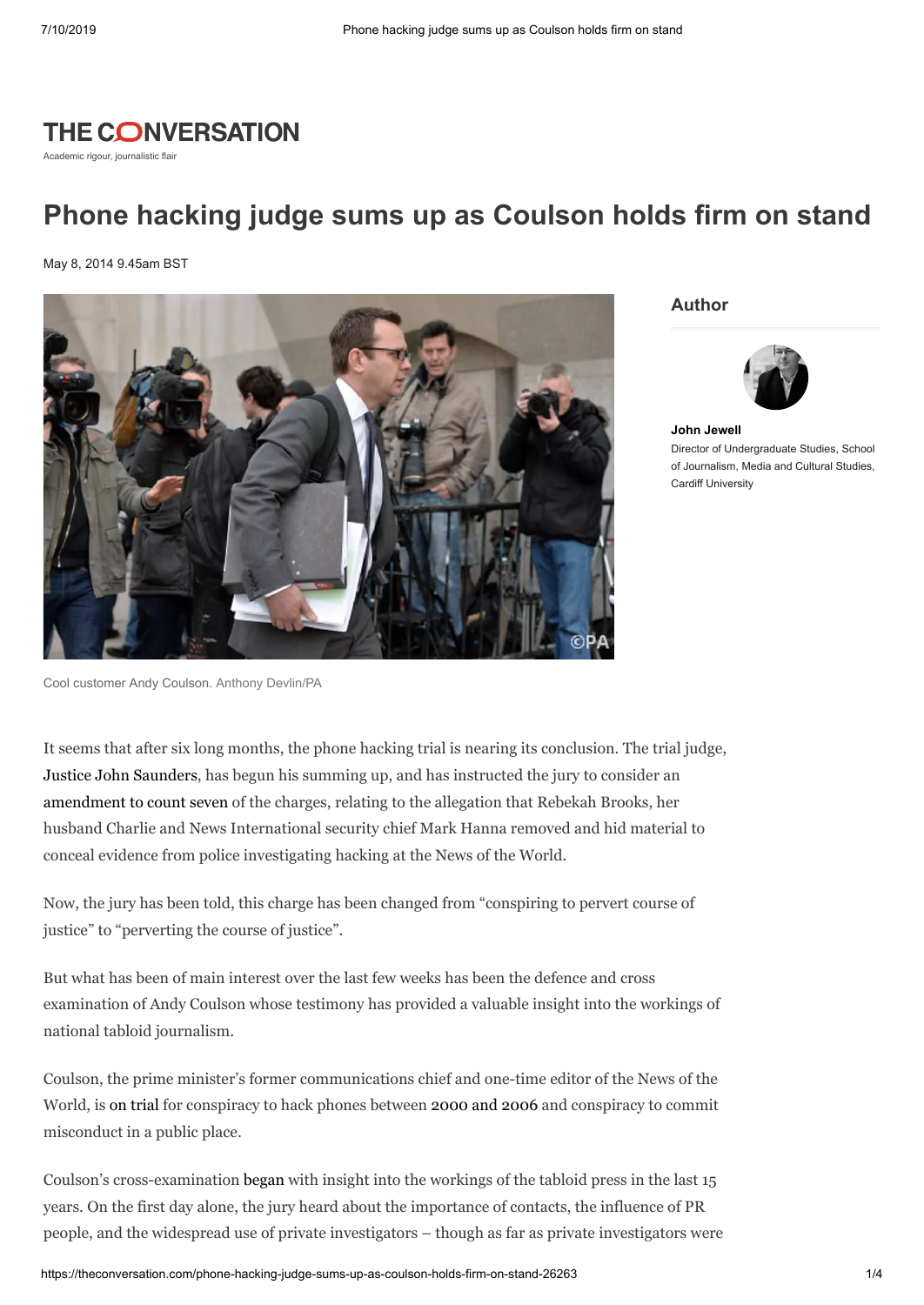concerned, Coulson claimed he could not remember ever using one while he ran the Sun's Bizarre column.

As the week progressed, Coulson's barrister, Timothy Langdale QC, explored the finer points of editing a national newspaper. The jury was shown a floor plan of the News of the World offices, which included a "secret office" where high-profile stories were kept hidden lest they be leaked to competing titles. They heard that Coulson's role as editor meant he wouldn't have read the paper's every word, and that he was principally concerned with the front pages and bigger stories.

Staff at the News of the World were given briefings on the ["dark](http://www.pressgazette.co.uk/former-news-world-editor-andy-coulson-i-would-have-rejected-edward-snowdens-nsa-leak) arts" of journalism, which Coulson described as "[investigative](http://www.bbc.co.uk/news/uk-27031723) techniques." These included utilising surveillance, hidden cameras, recording devices and following people.

Asked about the phrase "turning a mobile", Coulson said:

*"turning a mobile" or "spinning a mobile" – these are phrases that I heard during my time as an editor. To me it meant getting an address from a phone number or getting a phone number from an address, or vice versa. And I believed there were perfectly legal ways of doing that.*

Coulson voiced regrets about how this process worked and how stories were investigated. He told the court that this was something he "should have applied my mind to"; "I should have looked at it more, interrogated it more," he [added.](http://www.bbc.co.uk/news/uk-27031723)

As for phone hacking, Coulson told the court that he was ["aware](http://www.thedrum.com/opinion/2014/04/15/phone-hacking-trial-coulson-didnt-rate-milly-dowler-story) of it in very vague terms, it was in the ether, people gossiped about it." But he denied that he was party to it – and claimed that in 2002, he did not know that intercepting voicemails broke the law. Not that that made it acceptable, of course: "It was intrusive and lazy journalism," he said, [adding](http://www.standard.co.uk/news/crime/andy-coulson-phone-hacking-is-lazy-journalism-and-im-innocent-over-milly-dowler-9262016.html): "the people I worked with were never interested in phone hacking."

Asked by his barrister if he was ever party to phone hacking at the News of the World, he simply [replied:](http://www.telegraph.co.uk/news/uknews/phone-hacking/10767754/Andy-Coulson-denies-knowing-Milly-Dowlers-voicemail-was-hacked.html) "No."

Before the court rose for the Easter recess, Coulson told the court that he still didn't know phone hacking was an illegal act at the time of the David [Blunkett](http://fothom.wordpress.com/2014/04/16/hacking-trial-live-tweets-16-Apr/) affair in August 2004 – though he did listen to the former home secretary's private messages at that time. He told the [court](http://www.bbc.co.uk/news/uk-27046180) this was "the first and the only time voicemail messages were played to me".

## **Known unknowns**

Day four of Coulson's spell in the witness box began with questions about former News of the World reporter Dan Evans, who claimed earlier in the trial that it was ["obvious"](http://hackinginquiry.org/hacking-trial/andy-coulson-i-did-not-knowingly-recruit-phone-hacked-to-notw/) he was employed by Coulson for his skills in phone hacking.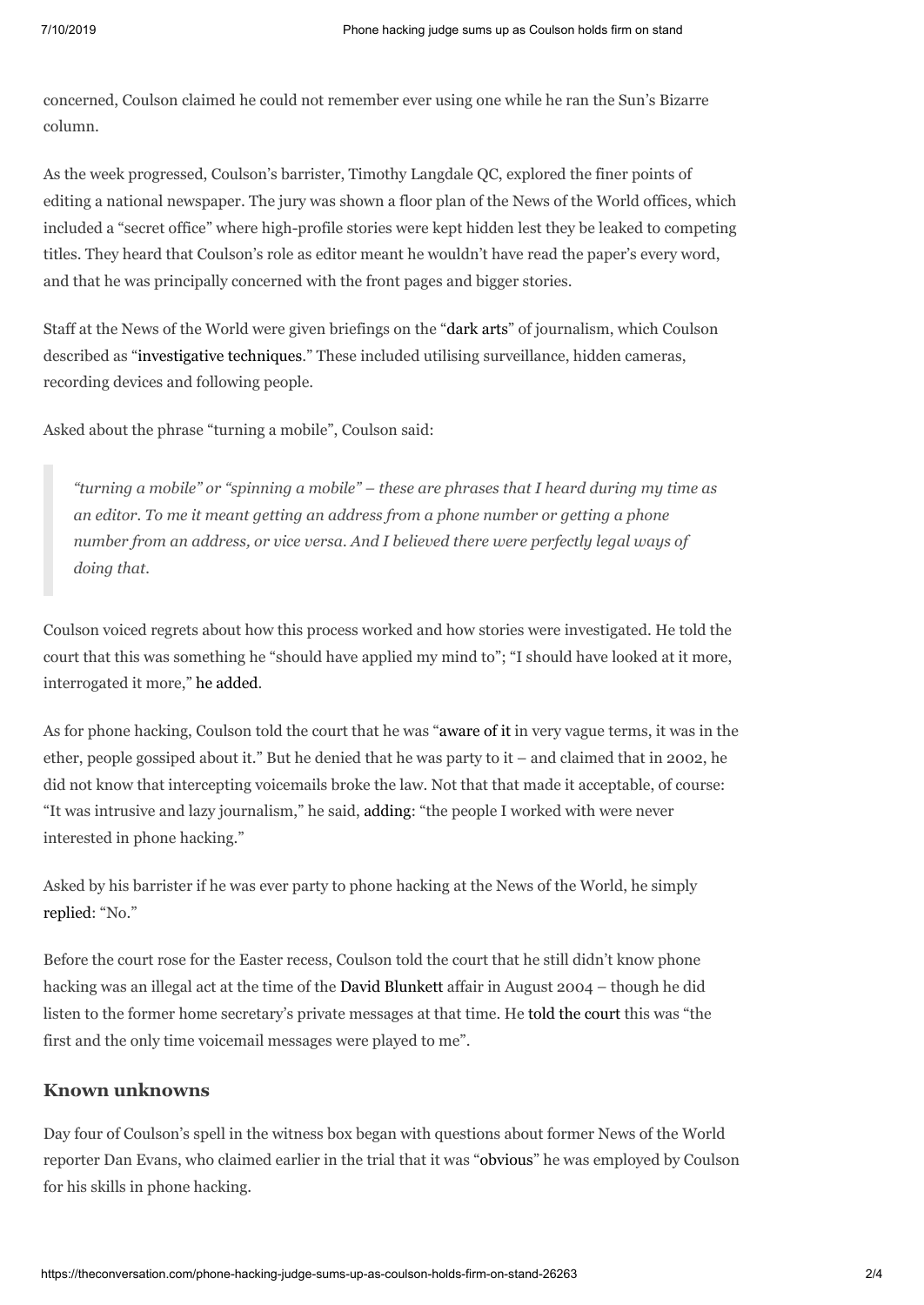Referring to a meeting in 2004, Langdale asked whether "anything [was] said by Dan Evans about or concerning phone hacking?" Coulson replied: "Not that I can remember." Coulson also [denied](http://www.bbc.co.uk/news/uk-27107983) that in 2005, as Evans claimed, he listened to a message left on actor Sienna Miller's phone before the News of the World published a story about her relationship with Daniel Craig.

There was much that Coulson did not know about or could not remember. Asked by Langdale if he knew or suspected that reporter Clive [Goodman](https://theconversation.com/journalism-in-the-dock-first-month-of-phone-hacking-trial-20737) (the News of the World's royal editor, facing two counts of conspiring to make corrupt payments to public officials) had hired Glenn Mulcaire to intercept messages, Coulson replied: "[absolutely](http://www.thedrum.com/opinion/2014/04/22/phone-hacking-trial-actress-affair-and-relative-source) not".

Indeed, the court was told, it was not until the day of Goodman's arrest in August 2006 that Coulson had [heard](http://fothom.wordpress.com/2014/04/23/hacking-trial-live-tweets-23-Apr/) of Mulcaire at all. Goodman's claim that Coulson knew about Mulcaire was, Coulson said, "a [lie](http://www.thedrum.com/opinion/2014/04/23/phone-hacking-trial-two-resignations-government-job-and-replica-gun)".

However, the court heard that when Goodman and Mulcaire were [sentenced](http://www.theguardian.com/media/2007/jan/26/newsoftheworld.pressandpublishing1) to prison on January 26 2007 for hacking royal voicemails, Coulson [resigned](http://www.thedrum.com/opinion/2014/04/23/phone-hacking-trial-two-resignations-government-job-and-replica-gun.) as editor of the News of the World because "I felt it was the right thing to do as I was the boss".

As the defence case rested, the court heard that on July 9 2007, Coulson was appointed director of communications for the Conservative party only to resign from his position in January 2011. Explaining that [resignation](http://fothom.wordpress.com/2014/04/23/hacking-trial-live-tweets-23-Apr/) from Downing Street, Coulson said that given the "long history of press coverage… I couldn't do the job I was employed to do".

## **Dowler and Blunkett**

The cross examination of Coulson by lead prosecutor, [Anthony](http://www.theguardian.com/uk-news/2013/oct/31/phone-hacking-mr-justice-saunders-andrew-edis-qc) Edis QC, began on April 25. Edis took Coulson back to the Milly Dowler case and the News of the World story that the murdered schoolgirl was alive and looking for a job.

That story originally appeared on page 9 of the paper, but in later editions appeared on page 30 with quotes obtained from Dowler's voicemail removed. Coulson rejected the accusation that there was a ["process](http://www.bbc.co.uk/news/uk-27158920) of hiding the true source", and stated that the story's initial prominent position was a "mistake". Asked by Edis why verbatim quotations from voicemails were left out, [Coulson](http://fothom.wordpress.com/2014/04/25/hacking-trial-live-tweets-25-Apr/) stated that he couldn't remember and didn't know why.

Returning to David Blunkett's hacked voicemails in 2004, Edis questioned Coulson's decision not to ask reporter Neville [Thurlbeck](http://www.theguardian.com/uk-news/2013/oct/30/phone-hacking-trial-news-of-world-staff) how he had obtained the information. Denying that he already knew from whence they came, Coulson [conceded](http://www.thedrum.com/opinion/2014/04/25/phone-hacking-trial-denials-dowler-and-dark-arts) his error: "I asked no questions, I accept that, it was a failure on my part."

Edis then managed to draw out of Coulson the admission that he was lying to Blunkett later when, on the record, the pair met to discuss whether or not the News of the World would publish the details of Blunkett's love affair. At this meeting Coulson did not tell Blunkett that the private details had come from hacking. He had been, he admitted, ["disingenuous".](http://www.thedrum.com/opinion/2014/04/28/phone-hacking-trial-coulson-challenged-david-blunkett-affair-tapes) Repeatedly, Edis asked: "so you lied to